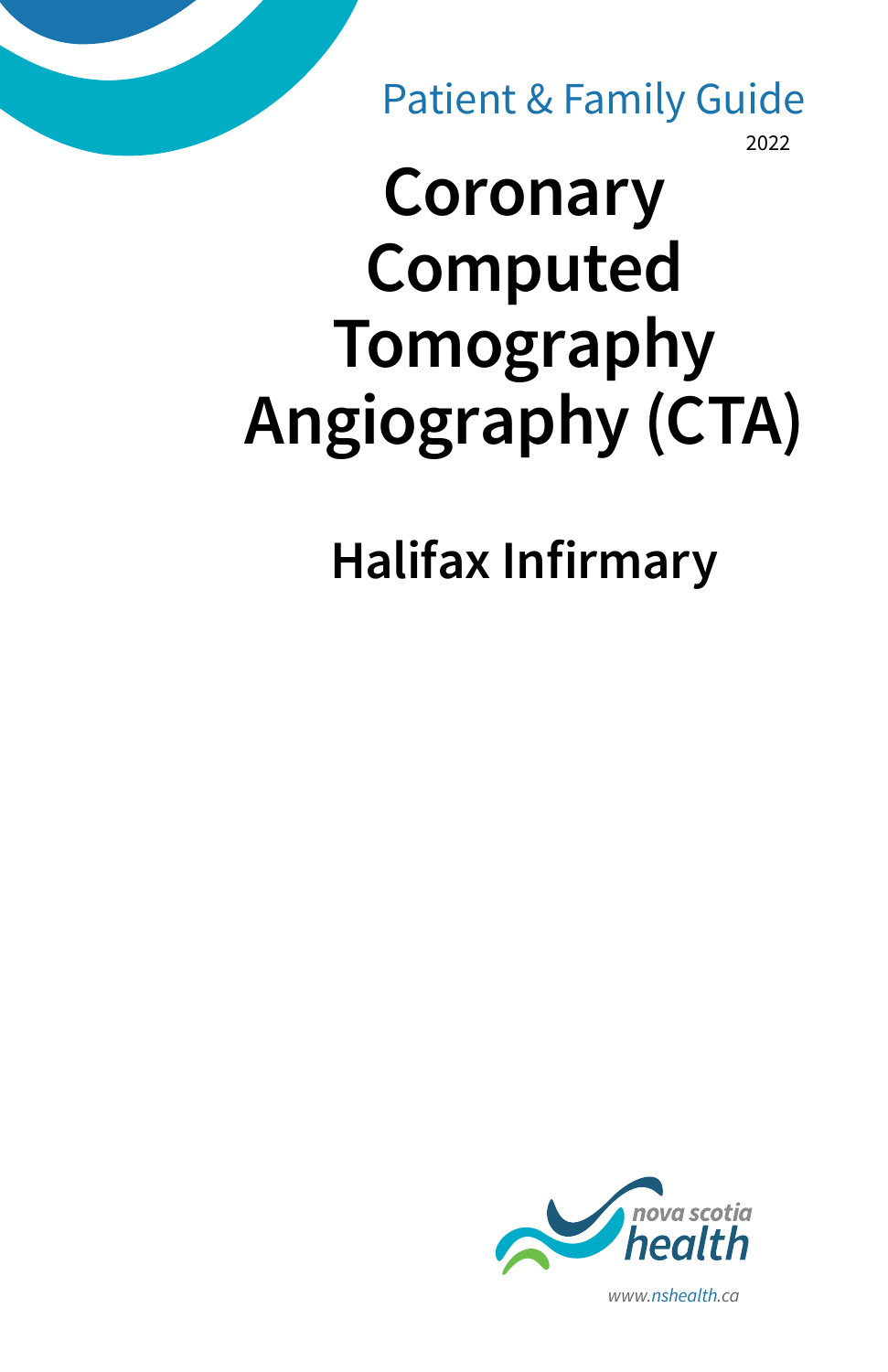## **Coronary Computed Tomography Angiography (CTA)**

#### **What is a CTA?**

A CTA is a test that looks at the arteries that supply blood to your heart. The test is done using a computed tomography (CT) scan machine.

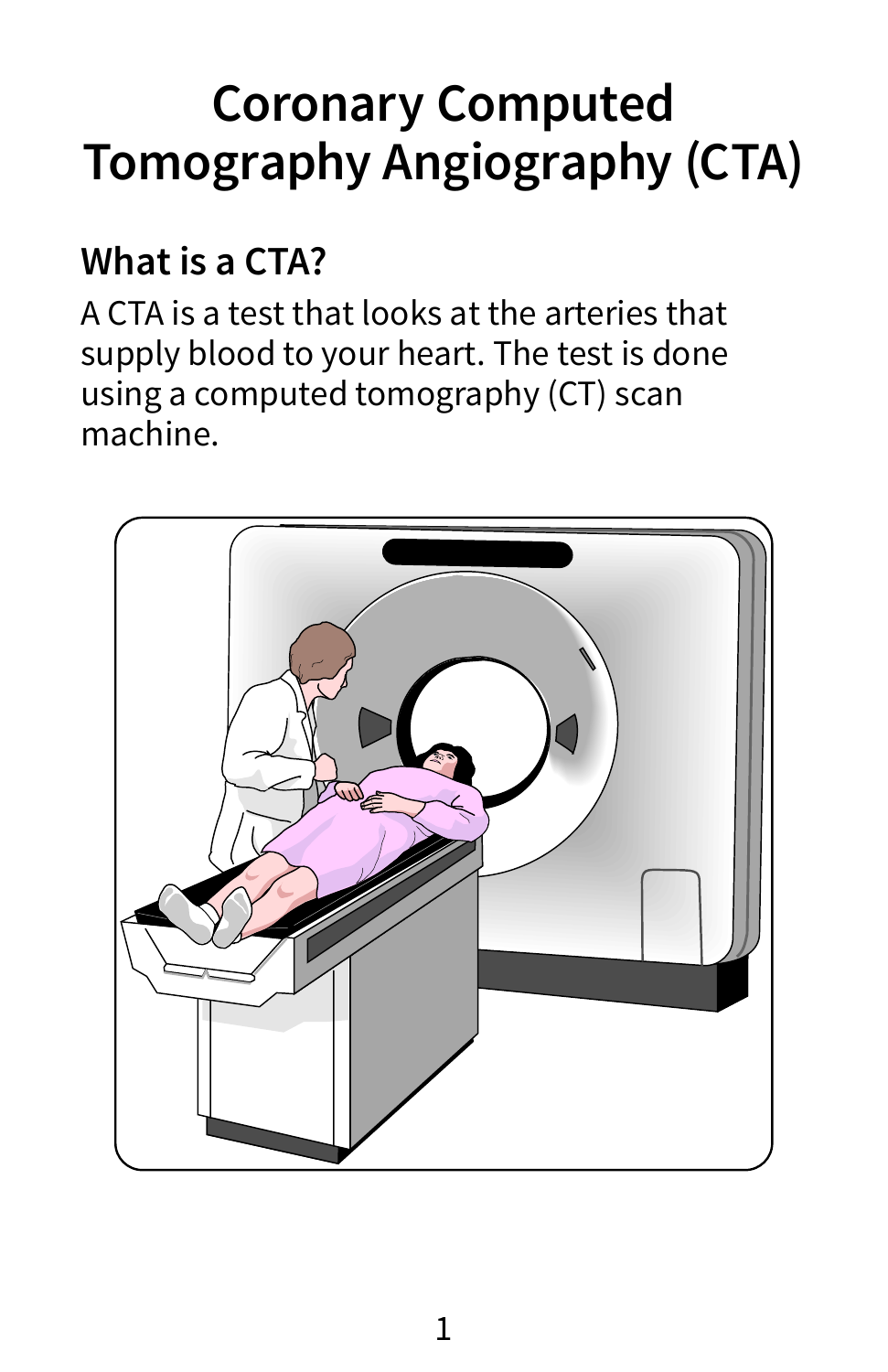### **How do I get ready for the test?**

- **Do not** drink caffeine (like coffee, tea, or cola) for 12 hours before the test.
- **Do not** eat for 2 hours before the test.
- **Take your usual medications, EXCEPT FOR** Viagra®, Cialis®, and Levitra®. **Do not take these medications for 48 hours (2 days) before the test.**
- Your doctor may ask you to take a **beta blocker** medication (like metoprolol, atenolol, or bisoprolol) before your test. **Please remember to take it.**

#### **Day of the test:**

- Have someone come with you to the hospital. **You must have someone drive you home after the test.**
- **Bring a list of your medications (or bring your medications in their original containers).**
- The test will be done in the Diagnostic Imaging Department at the Halifax Infirmary (see map at the end of this pamphlet):
- Go to the third floor and register at the Diagnostic Imaging registration desk.
- A nurse will check your blood pressure and pulse.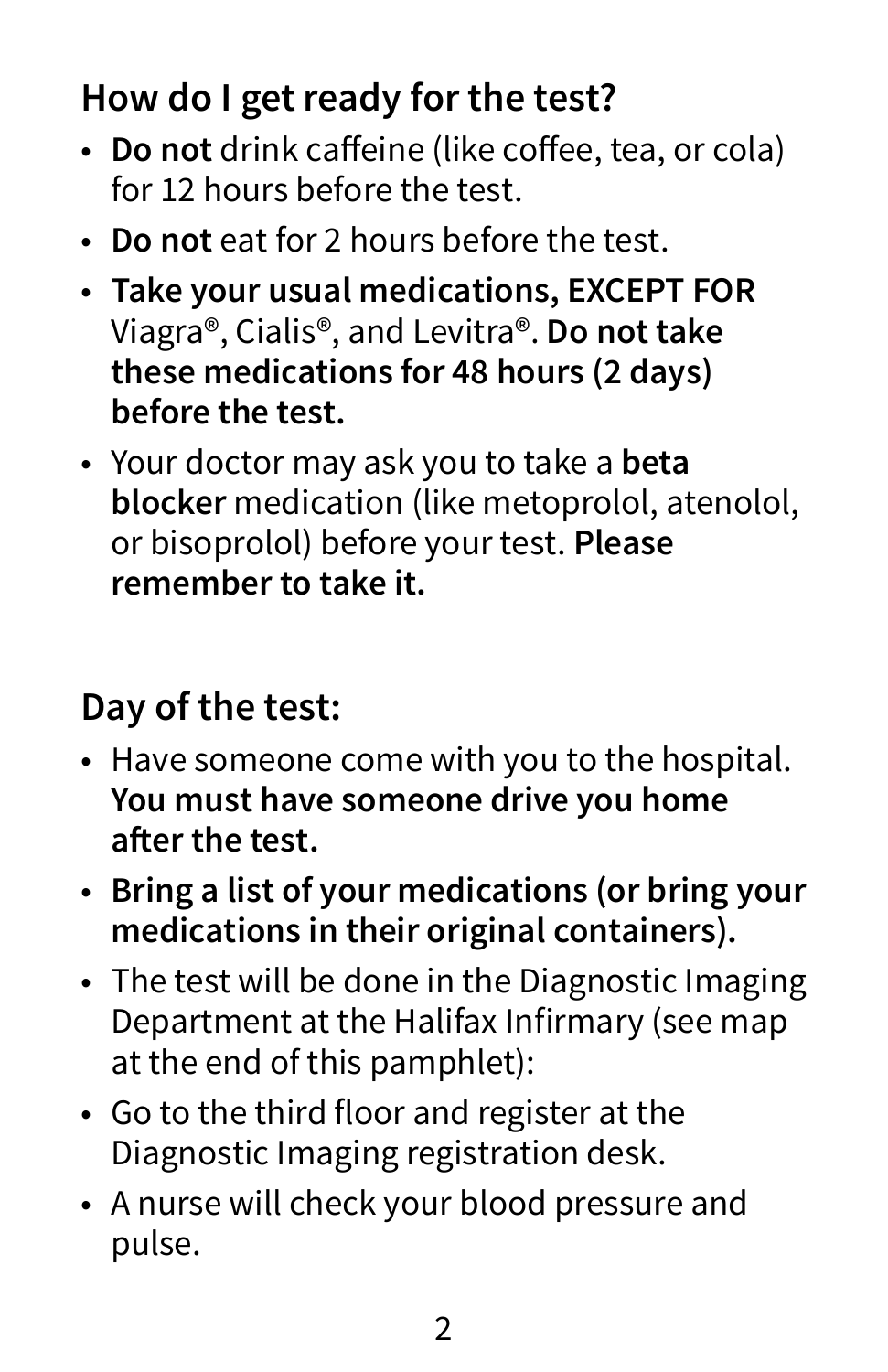- You may be given medications to slow your heart and help you relax.
- You will asked to change into a hospital gown.
- You will be taken to an exam room and asked to lie on an exam table.

#### **Who will do the test?**

A CT technologist will do your test. A cardiac (heart) radiologist will supervise the test.

#### **What will happen during the test?**

- The test will take about 30 minutes.
- An intravenous (IV) will be started in a vein in your arm.
- Small, sticky patches will be placed on your chest. These will be attached to a heart monitor. Your chest area may need to be shaved and cleaned.
- You may get a spray of nitroglycerin under your tongue. The radiologist will talk with you about this, if needed.
- You will be given X-ray contrast dye through your IV.
- The CT scan will take pictures of the arteries to your heart.
- **Try your best to relax during the test.**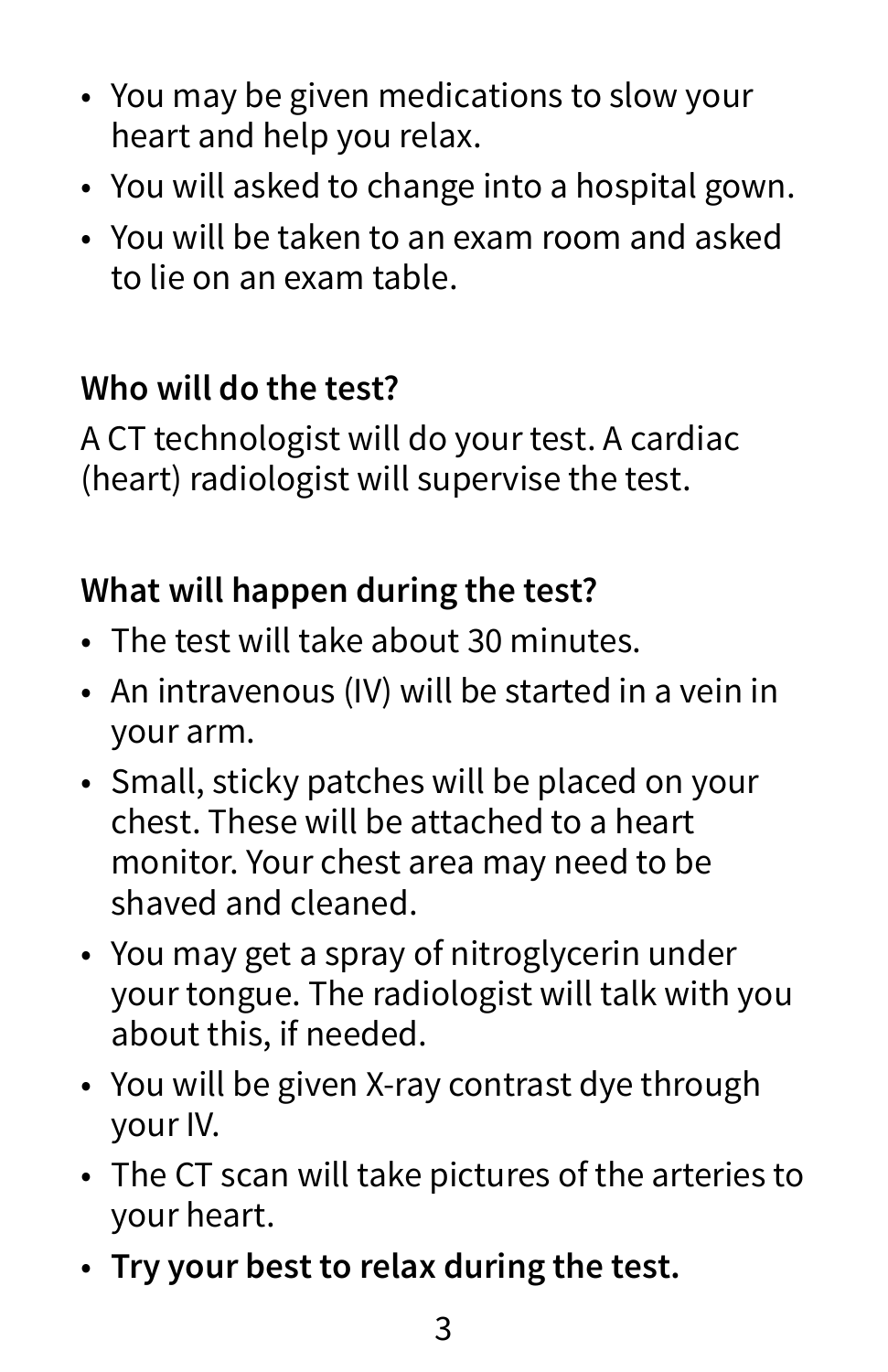### **What will happen after the test?**

- You may have to stay in the Diagnostic Imaging Department for about 15 minutes after your test. This is to make sure you do not have an allergic reaction to the X-ray dye.
- You may eat as usual. Be sure to drink plenty of fluids. This will help to flush the dye from your system.
- **Do not drive right after the test.** You must have someone drive you home. Your test may be rebooked if you do not have someone to drive you home.
- The test results will not be ready on the day of your test. Your referring doctor will usually have the results in 24 to 36 hours (1 to 1½ days).

### **What are your questions?**

**Please ask. We are here to help you.**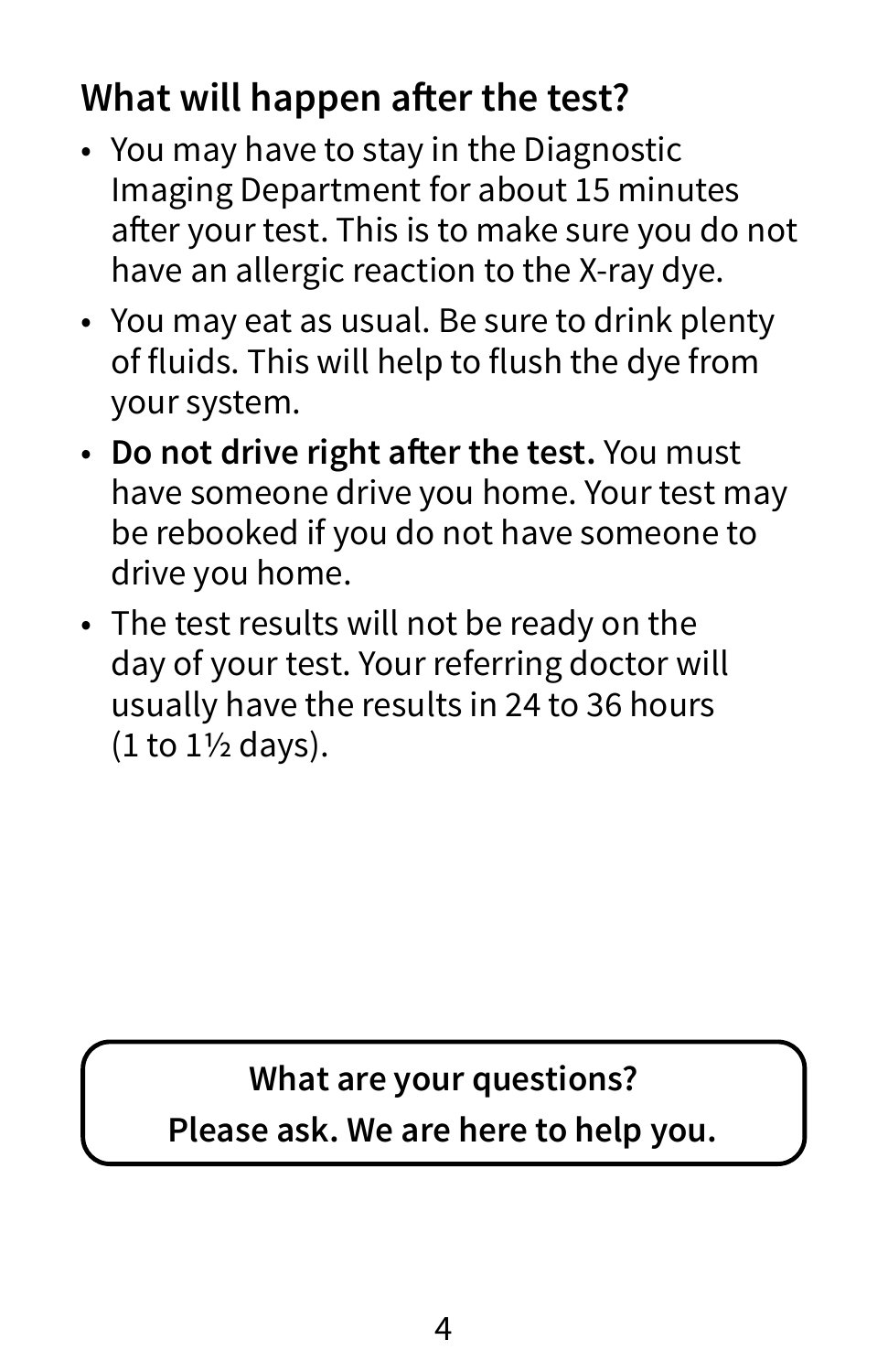### **QEII Health Sciences Centre**

is made up of 10 buildings located on two sites